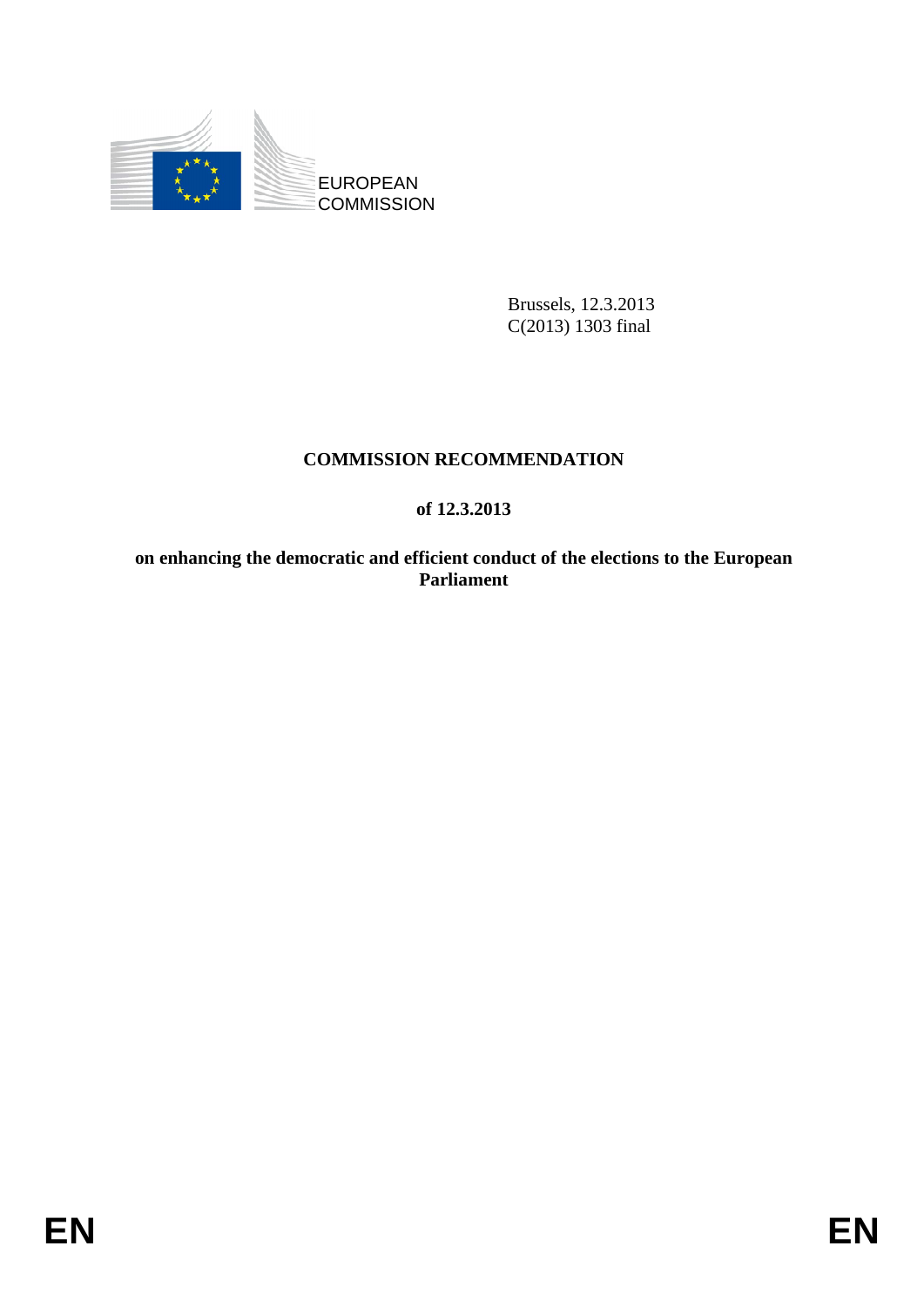#### **COMMISSION RECOMMENDATION**

#### **of 12.3.2013**

#### **on enhancing the democratic and efficient conduct of the elections to the European Parliament**

#### THE EUROPEAN COMMISSION,

Having regard to the Treaty on the Functioning of the European Union, and in particular Article 292 thereof,

Whereas:

- (1) Article 10(2) of the Treaty on European Union states that citizens are directly represented at Union level in the European Parliament. This helps to ensure that democratic control and accountability occur at the level at which decisions are taken.
- (2) Article 10(3) of the Treaty on European Union states that every citizen shall have the right to participate in the democratic life of the Union and that decisions shall be taken as openly and as closely as possible to the citizen.
- (3) The Treaty of Lisbon enhances the role of citizens of the Union as political actors, establishing a solid link between citizens, the exercise of their political rights and the democratic life of the Union.
- (4) Reinforcing the democratic legitimacy of the EU decision-making process and bringing the system closer to Union citizens is particularly relevant in view of the actions required at EU level to address the financial and sovereign debt crisis.
- (5) The Commission Communication of 28 November 2012 on "A blueprint for a deep and genuine economic and monetary union  $-$  Launching a European debate<sup> $1$ </sup> underlined that reinforced democratic legitimacy and accountability are a necessary part of any European Union reform.
- (6) Article 10(4) of the Treaty on European Union and Article 12(2) of the Charter of Fundamental Rights of the European Union confer a key role on European political parties highlighting their contribution to forming European political awareness and to expressing the will of the citizens of the Union.
- (7) To enable European political parties to fully accomplish their mission, on 12 September 2012 the Commission presented a proposal for a Regulation on the statute and funding of European political parties and European political foundations<sup>2</sup>. This proposal aims at ensuring that European political parties can benefit from a more visible status and a more flexible, transparent and efficient framework for their

 $\frac{1}{1}$ COM(2012) 777 final/2.

<sup>2</sup> COM (2012) 499 final.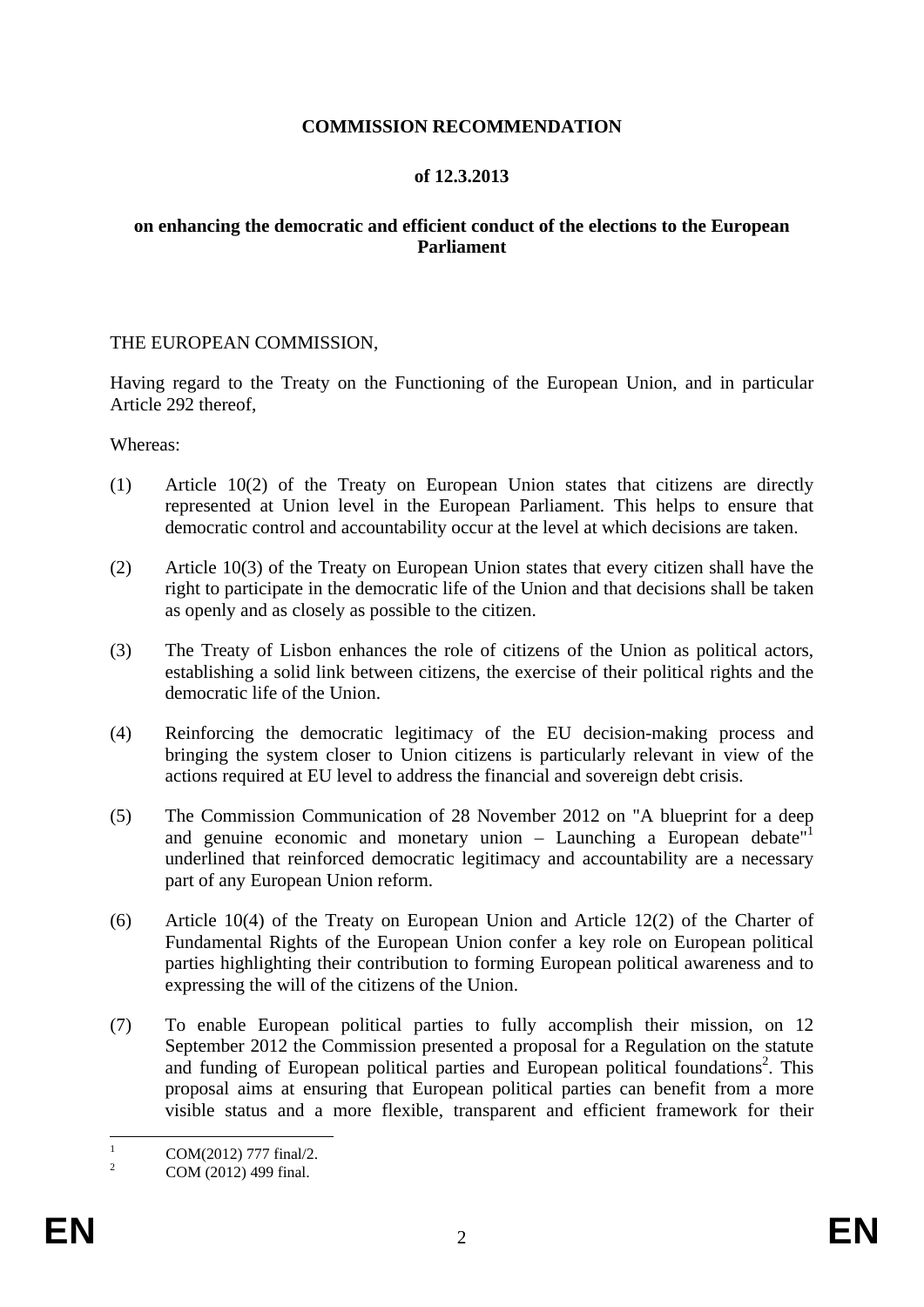funding. The Commission also proposed that European political parties would have to take, in the context of the elections to the European Parliament, all appropriate measures to inform citizens of the Union of the affiliation between national political parties and the European political parties. When adopted, the new Regulation would repeal and replace Regulation (EC)  $N^{\circ}$  2004/2003 on the regulations governing political parties at European level and the rules regarding their funding<sup>3</sup>.

- (8) Creating a transparent link between the national parties for which citizens of the Union cast their votes and the European political parties to which the national parties are affiliated should allow European political parties to express more directly the will of citizens of the Union and should have a powerful impact on the transparency of decision-making in the Union.
- (9) Further enhancing the transparency of the elections to the European Parliament will contribute to better reflecting the strengthened role and powers of the European Parliament under the Treaty of Lisbon. Strengthening the connection of citizens of the Union to the democratic process of the Union is a necessary corollary to closer institutional integration.
- (10) Additional measures would enhance the visibility of the European political parties during the whole electoral process, from the campaign to the casting of votes, and enable them to efficiently bridge the divide between politics and citizens of the Union, complementing the information obligation foreseen for European political parties by the Commission proposal for a Regulation on the statute and funding of European political parties and European political foundations.
- (11) It is already an established practice in a number of Member States for some or all national parties to indicate on the ballots for elections to the European Parliament their affiliation to a European political party. To ensure the visibility of the European political parties during the whole European electoral process, it would be important that all Member States encourage and facilitate the provision of information to the electorate on the affiliation of national parties to European political parties. To further enhance the transparency of the elections to the European Parliament whilst at the same time increasing the accountability of political parties participating in the European electoral process and voters' trust in this process, national parties should make publicly known, ahead of the elections, their affiliation to a given European political party. Apart from various party events, such as party congresses, the electoral campaigns of the national parties are indeed the most appropriate and efficient means of making this affiliation known and give it strong visibility.
- (12) Decision  $1093/2012/EU<sup>4</sup>$  of the European Parliament and of the Council of 21 November 2012 declared that 2013 is the European Year of Citizens. Further enhancing the power of citizens in European Parliament elections is an important step to take place this year.
- (13) Since the Treaty of Lisbon, the President of the Commission is elected by the European Parliament, in accordance with the procedure laid down in Article 17(7) of the Treaty on European Union, and taking into account the arrangements foreseen in Declaration No 11 to the Treaty of Lisbon. These procedures require that the elections

 $\frac{1}{3}$ OJ L 297, 15.11.2003, p. 1.

<sup>4</sup> OJ L 325, 23.11. 2012, p. 1.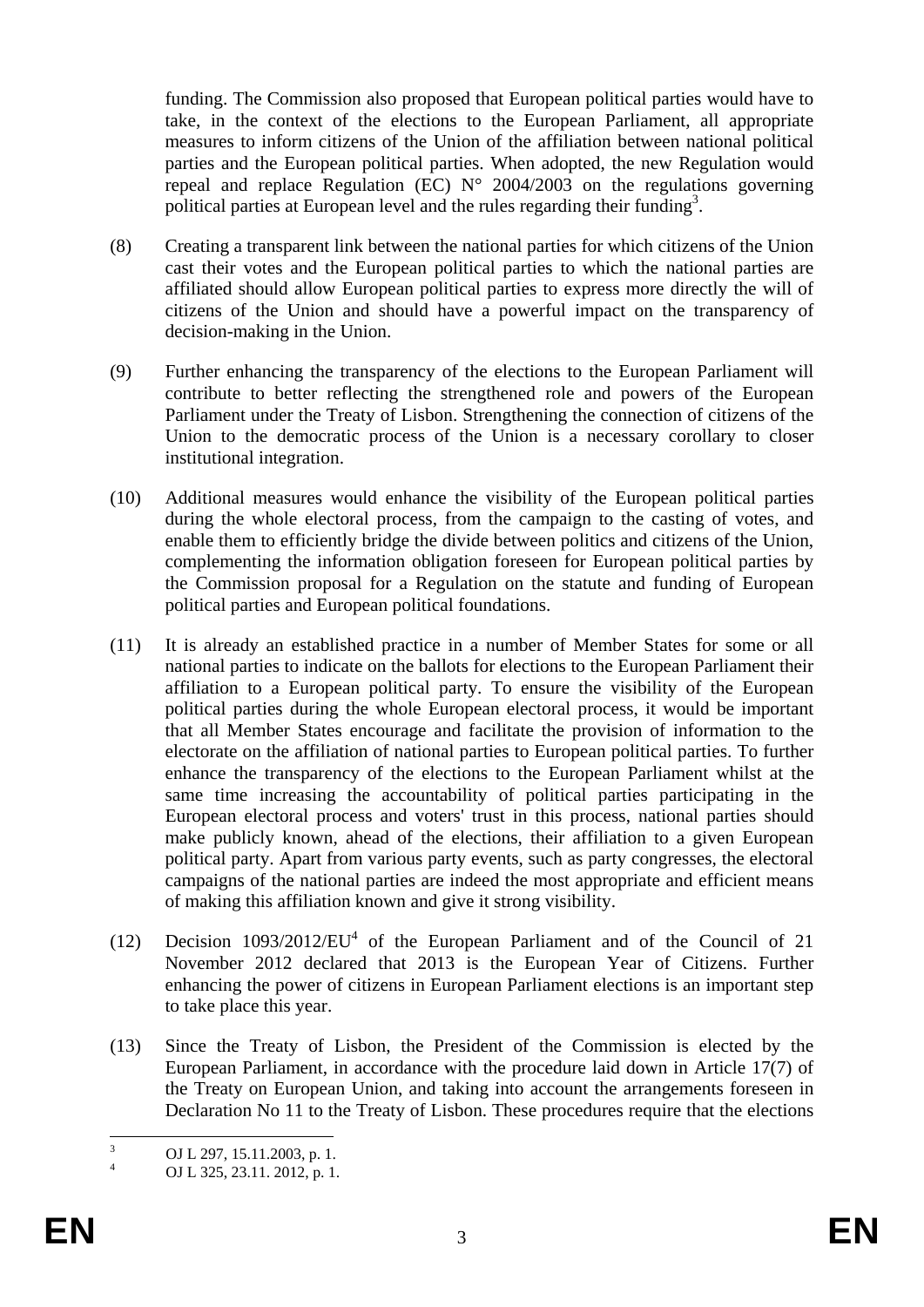to the European Parliament must be taken into account and that appropriate consultations between the European Council and the European Parliament must be carried out in electing the President of the Commission. These provisions thus reflect the increased role of the European Parliament in the designation of the President of the Commission and the relevance in this process of the outcome of the elections to the European Parliament.

- (14) In its Resolution of 22 November 2012 on Elections to the European Parliament in 2014<sup>5</sup>, the European Parliament urged the European political parties to nominate candidates for President of the Commission, noting that it expected those candidates to play a leading role in the parliamentary electoral campaign, in particular by personally presenting their programme in all Member States of the Union. This resolution further emphasises the increased role that the elections to the European Parliament play in electing the President of the Commission.
- (15) In its Communication of 28 November 2012 on "A blueprint for a deep and genuine economic and monetary union - Launching a European Debate", the Commission highlighted the nomination of candidates for President of the Commission by political parties in the elections to the European Parliament of 2014 as one of the important steps to foster the emergence of a genuine European political sphere.
- (16) It is therefore appropriate to raise the awareness of citizens of the Union regarding the pivotal role of their vote in determining who will be the President of the Commission and regarding the candidates for that function who are supported by the parties they vote for in the elections to the European Parliament.
- (17) If European political parties and national parties make known the candidates for President of the Commission they support, and the candidate's programme, in the context of the elections to the European Parliament, this would make concrete and visible the link between the individual vote of a citizen of the Union for a political party in the European elections and the candidate for President of the Commission supported by that party. This should increase the legitimacy of the President of the Commission, the accountability of the Commission to the European Parliament and the European electorate and, more generally, increase the democratic legitimacy of the whole decision-making process in the Union. Political broadcasts serve the purpose of allowing the electorate to make informed choices. Therefore it is appropriate that national political parties should also use this means to make known which candidate for President of the Commission they support and the candidate's programme.
- (18) Elections to the European Parliament currently take place over a period of several days as they are held on different days in different Member States. A common European voting day with polling stations closing at the same time would better reflect common participation by citizens across the Union and therefore is part of the representative democracy on which the EU is founded.
- (19) Citizens of the Union have the right to vote and to stand as candidates in elections to the European Parliament in the Member State where they choose to live, pursuant to Article 22(2) TFEU put into effect by Council Directive 93/109/EC of 6 December 1993 laying down detailed arrangements for the exercise of the right to vote and stand

 $\frac{1}{5}$  European Parliament resolution of 22 November 2012 on the elections to the European Parliament in 2014 (2012/2829(RSP)).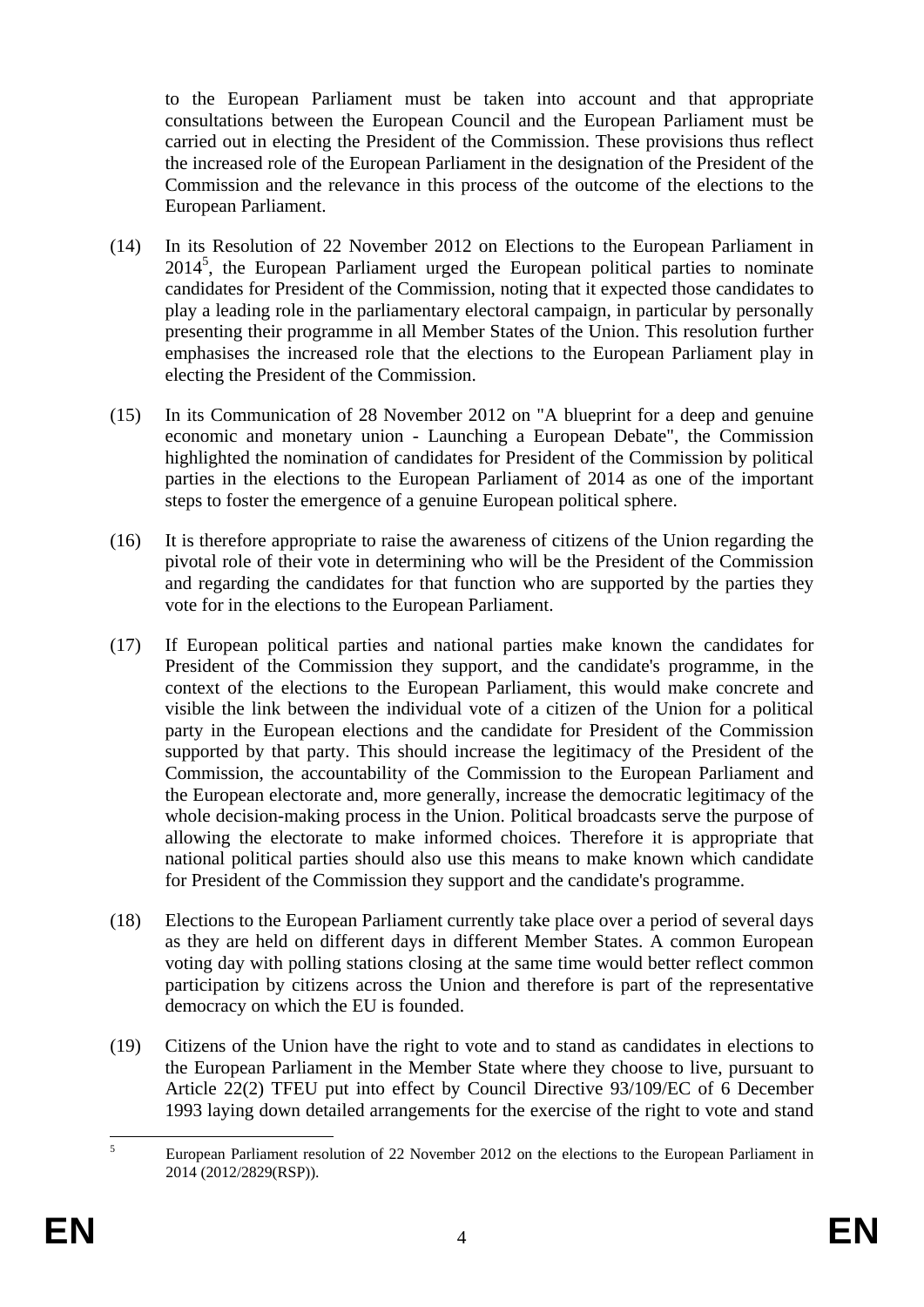as a candidate in elections to the European Parliament for citizens of the Union residing in a Member State of which they are not nationals $6$ .

- (20) Directive 93/109/EC establishes an information exchange mechanism aimed at ensuring that citizens cannot vote or stand as candidates in more than one Member State in the same elections.
- (21) A number of Commission reports on the application of Directive 93/109/EC over the years<sup>7</sup>, and most recently the 2010 report on the evaluation of the 2009 European elections<sup>8</sup>, have revealed deficiencies in the functioning of the mechanism to prevent multiple voting and candidacies. Those deficiencies are due in particular to the insufficient personal data that the Member States of residence notify under the Directive to the home Member States of citizens of the Union. The deficiencies are also due to the differences in the electoral calendars of the Member States. As a consequence, large numbers of citizens of the Union who registered to vote in their Member State of residence could not be identified by their home Member State.
- (22) Measures based on extensive consultations with Member States' experts and drawing upon good practices identified in this context could effectively address some of those deficiencies so as to improve the functioning of the mechanism in the 2014 European elections and to alleviate the administrative burden on national authorities.
- (23) The majority of Member States have already set up a single contact authority for exchanging data on voters and candidates in the framework of Directive 93/109/EC. The overall efficiency of the mechanism would be increased if all Member States were to set up such an authority.
- (24) The dates when electoral rolls close vary widely between Member States, ranging from two months to five days before election day. It would increase the efficiency of the mechanism if the Member States, taking into account the timing of the electoral process in the other Member States, would send the data on voters at a time when the national arrangements of the respective home Member States still allow for taking the necessary measures. Several further technical aspects of the transmission of data could be improved in order to increase the efficiency of the mechanism. These include the use of a common electronic format and a common character set, the mode of transmission and the encryption method applied to guarantee an appropriate level of protection of personal data.
- (25) The provision of certain additional personal data on voters to be notified by the Member States of residence, which are not expressly required by Directive 93/109/EC, would allow home Member States to identify more efficiently their nationals on the electoral rolls. The personal data which may be necessary for the efficiency of the mechanism varies between Member States.
- (26) Any processing of personal data within the framework of the information exchange mechanism should comply with the national laws implementing Directive 95/46/EC of the European Parliament and of the Council of 24 October 1995 on the protection of

 $\frac{1}{6}$ OJ L 329, 30.12.1993, p. 34.

<sup>7</sup> COM(97)731 final, COM(2000)843 final, COM(2006)790 final.

<sup>8</sup> COM (2010)605 final.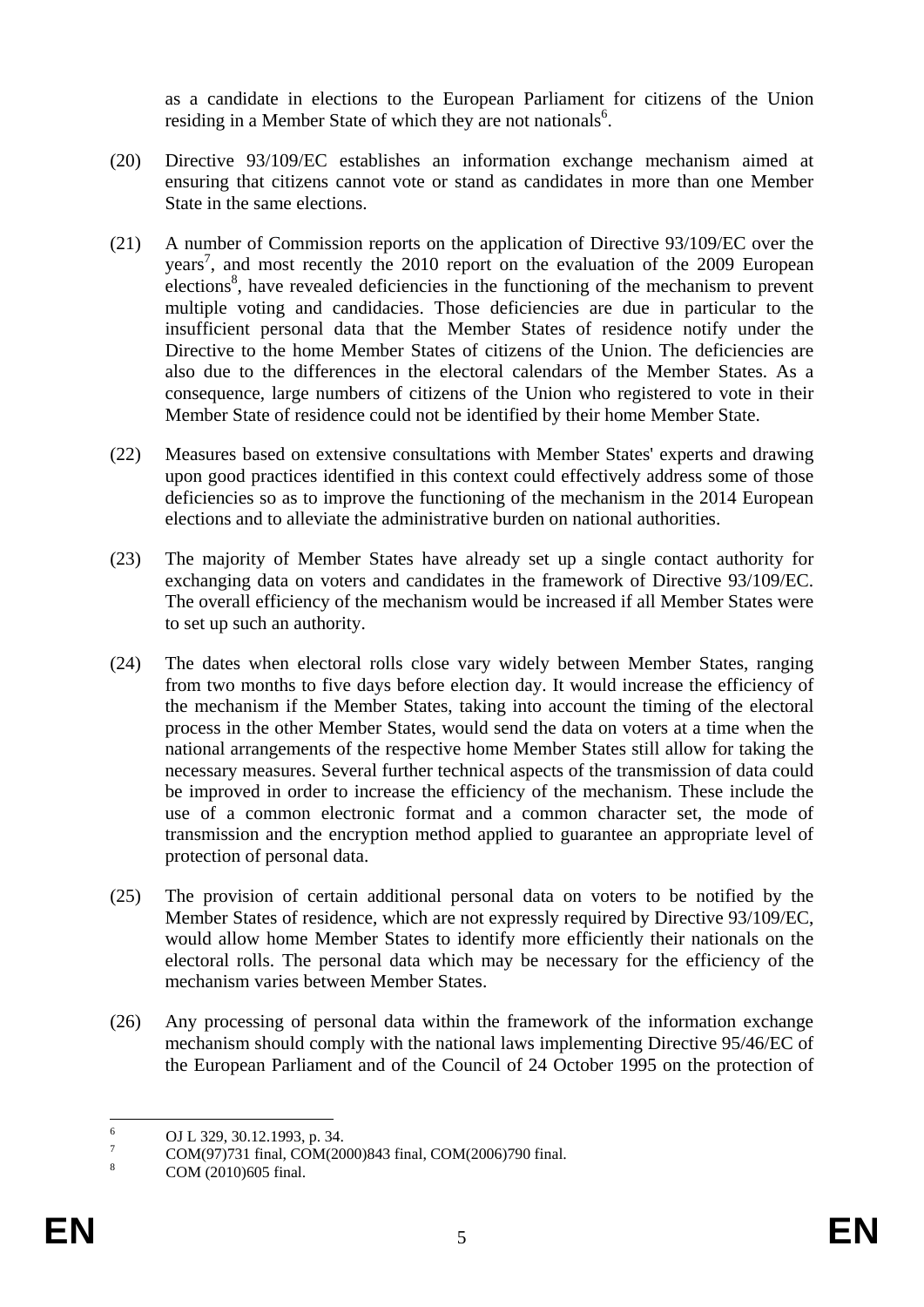individuals with regard to the processing of personal data and on the free movement of such data<sup>9</sup>.

## HAS ADOPTED THIS RECOMMENDATION:

### DEMOCRATIC CONDUCT OF THE ELECTIONS

#### *Encouraging and facilitating information for voters on the affiliation between national parties and European political parties*

1. Member States should encourage and facilitate the provision of information to the electorate on the affiliation between national parties and European political parties before and during the elections to the European Parliament, inter alia by allowing and encouraging the indication of such an affiliation on the ballots used in those elections.

## *Informing voters about the affiliation between national parties and European political parties*

2. National political parties participating in the elections to the European Parliament should make publicly known ahead of those elections their affiliation with European political parties. National political parties should prominently display their affiliation with European political parties in all campaign materials, communications and political broadcasts.

## *Support for a candidate for President of the European Commission*

3. European and national political parties should make known, ahead of the elections to the European Parliament, the candidate for the function of the President of the European Commission they support and the candidate's programme.

National political parties should ensure that their political broadcasts in view of the European Parliament elections are also used to inform citizens about the candidate for the function of President of the European Commission they support and about the candidate's programme.

## *Common voting day*

4. Member States should agree on a common day for elections to the European Parliament with polling stations closing at the same time.

#### EFFICIENT CONDUCT OF THE ELECTIONS

## *Single contact authority*

5. The Member States should set up a single contact authority in charge of the exchange of data on voters, for the implementation of Article 13 of Directive 93/109/EC.

#### *Transmission of data*

-<br>9

OJ L 281, 23.11.1995, p. 31.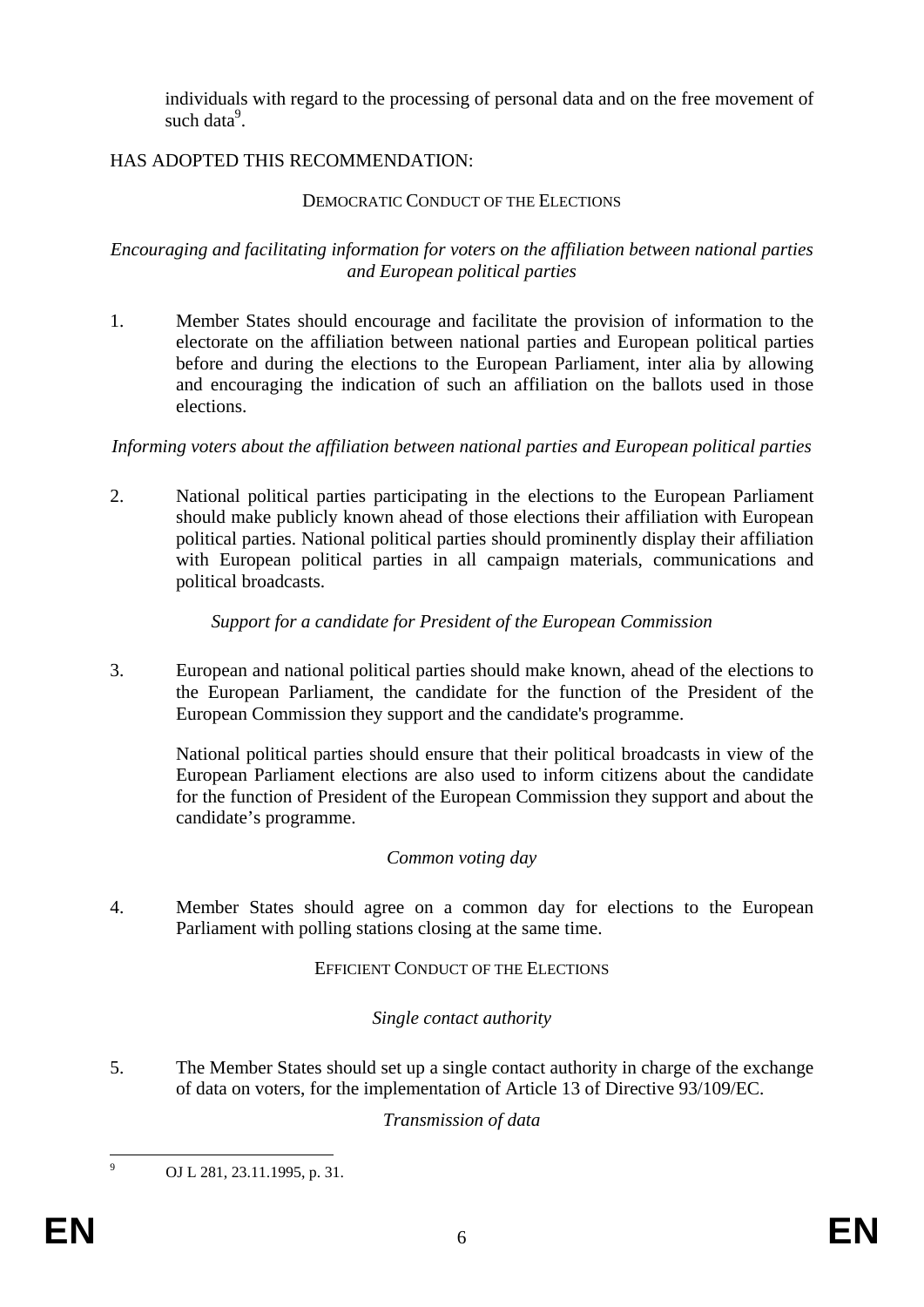6. Member States should take account, as far as possible, of each other's electoral arrangements, so that the Member State of residence sends the data on voters in time for the respective home Member State to take the necessary measures.

*Additional data allowing for more efficient identification*

7. The Member States of residence are encouraged to transmit, in addition to the personal data foreseen in Article 9 of Directive 93/109/EC, all relevant personal data, which may be necessary for the identification of voters by the authorities of their home Member State.

## *Technical means for safe and efficient transmission of data*

8. For exchanging the data as provided in Article 13 of Directive 93/109/EC the Member States should use a uniform and secure electronic means, as set out in the Annex. The Member States should transmit the data in one single package per home Member State, with one further transmission at a later stage for updates, where necessary.

This Recommendation is addressed to the Member States and to the European and national political parties.

Done at Brussels, 12.3.2013

 *For the Commission Viviane REDING Vice-President of the Commission*